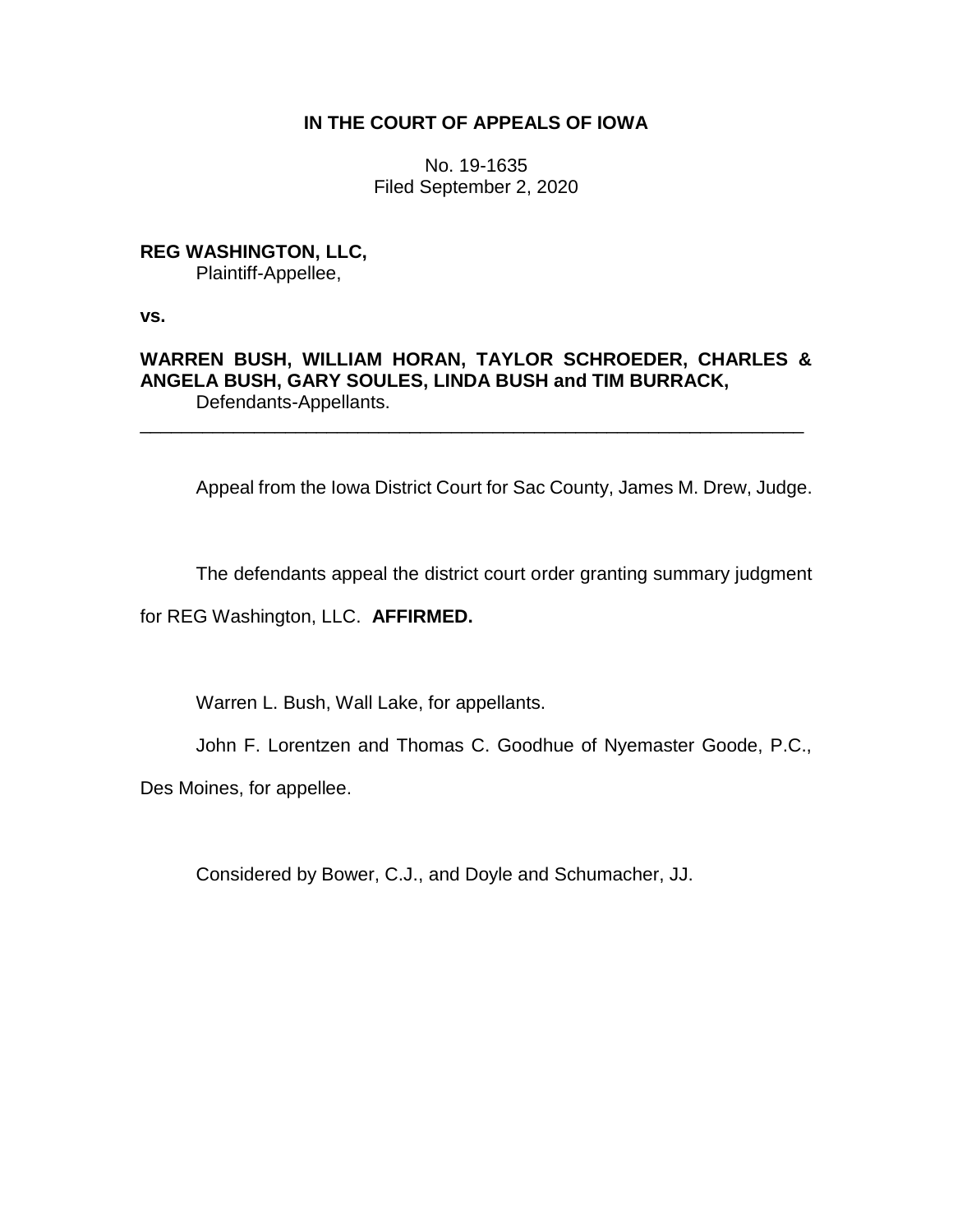**DOYLE, Judge.**

Warren Bush, William Horan, Taylor Schroeder, Charles and Angela Bush, Gary Soules, Linda Bush, and Tim Burrack (the defendants) appeal the district court order granting summary judgment for REG Washington, LLC (REG) on its restitution claim and dismissing their counterclaims. The action arises from REG's attempt to purchase the defendants' units of ownership in Iowa Renewable Energy (IRE). The defendants accepted REG's offer to pay \$442.50 per unit for 1895 units, and REG tendered payment.

IRE's operating agreement prohibits the owners of its units from transferring units unless the board of directors approves the transfer in writing and gives the board of directors sole discretion to withhold approval. In a letter dated March 24, 2017, IRE's president informed the defendants that the board of directors "decided to not permit any Transfers to REG related to the REG Offer." IRE instead offered to pay the defendants \$600 per unit for up to 2500 units. Because REG believed it had lawfully bought the units, it instructed the defendants to reject IRE's offer.

After unsuccessfully pursuing a mandamus action to challenge the board's refusal to approve the unit transfer, REG filed this action for restitution to recoup the purchase money it paid to the defendants. The defendants counterclaimed, alleging that REG interfered with its opportunity to sell the units to other entities. The district court granted summary judgment for REG, ordered the defendants to refund the purchase price to REG, and dismissed the defendants' counterclaims.

On appeal, the defendants challenge the order granting summary judgment for REG. We review summary judgment rulings for correction of errors at law. *See MidWestOne Bank v. Heartland Co-op*, 941 N.W.2d 876, 882 (Iowa 2020).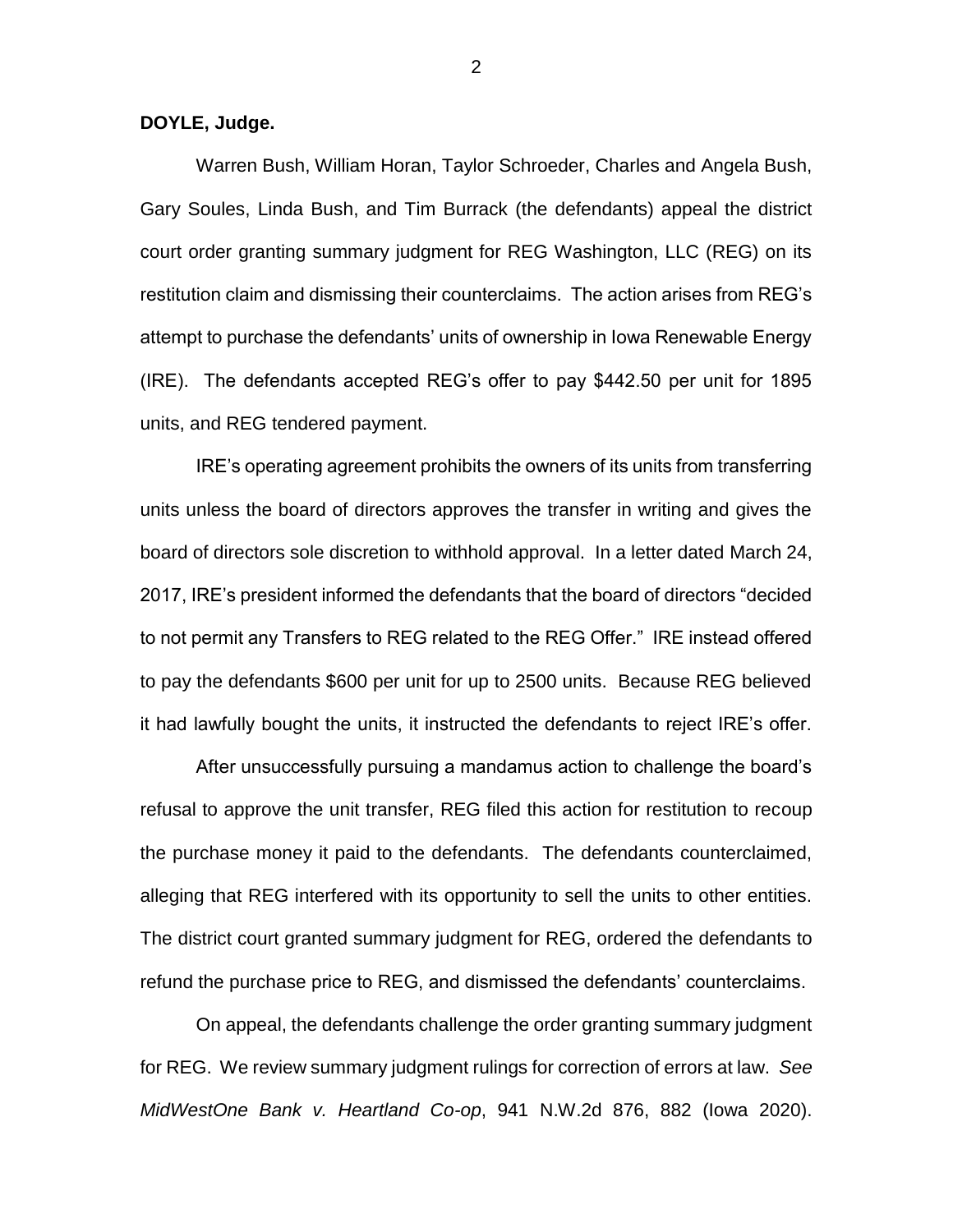Summary judgment is appropriate when the only conflict concerns the legal consequences that flow from the undisputed facts. *See id*. We will affirm the grant of summary judgment if, when viewing the facts and all inferences that may be taken from them in the light most favorable to the nonmoving party, the moving party is entitled to judgment as a matter of law. *See id.*

The district court entered judgment for REG against each defendant in the amount REG paid for IRE units under the contract after finding the contract's clear and unambiguous language made REG's acquisition of the IRE units an express condition of the sale. The record supports this finding. Under the heading "Approval Condition," the contract states that REG is "not obligated to purchase any Units unless any required approval, permit, authorization, license or consent shall have been obtained . . . from . . . the IRE Board, including approval of the transfer of the Units tendered pursuant to this Offer to Purchaser . . . ." Because the defendants failed to satisfy this condition, they must return REG's payment for the units. *See Potter v. Oster*, 426 N.W.2d 148, 150 (Iowa 1988) (stating restitution requires the party in breach to disgorge what was received by returning the benefit to the injured party who conferred it, thus returning the party in breach back to its original position).

The defendants also contend the district court erred in rejecting their counterclaim for tortious interference with prospective business or economic advantage and failing to hold REG responsible for the IRE income the defendants have been required to report on their personal income tax returns. In rejecting the counterclaim for tortious interference with prospective business advantage, the court found that REG told the defendants to reject IRE's offer to purchase the units